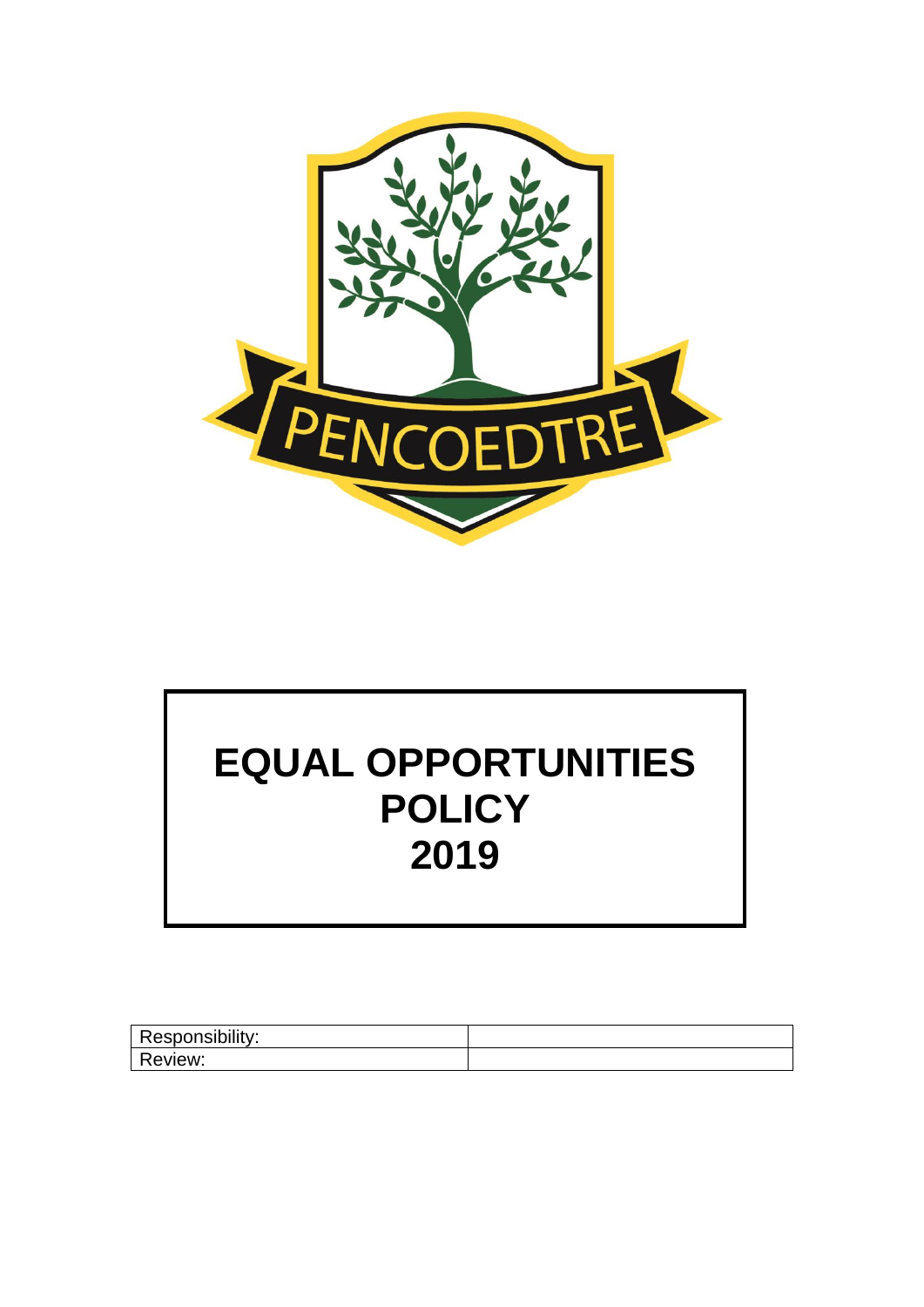#### **Purpose**

The purpose of this policy is to outline Pencoedtre High School's promoting equality of opportunity in the management and organisation of the school including employment, the curriculum, extra curricular activities and the treatment of individuals.

#### **Background**

This document details the school's commitment to equal opportunities and fulfilling its legal obligations under the Race Relations Act 1976, the Race Relations (Amendment) Act 2000, Sex Discrimination Act 1975, Equal Pay Act 1970, and Disability Discrimination Act 1995.

The Employment Equality (Sexual Orientation) Regulations 2003 and The Employment Equality (Religion or belief) Regulations 2003 also apply to equality of opportunity in employment.

This document sets out how the school intends to comply with this requirement. This policy is a positive commitment by the school to work towards equality of opportunity and to ensure that discrimination and harassment are combated.

# **A Scope**

This policy covers all employees of the school. Direct services such as catering, cleaning, ground maintenance and building contractors are outside the scope of the policy. However, it must be borne in mind that liability can be accrued if any school employee aids any such contractor to discriminate against any of its own employees or workers. Accordingly where relevant and reasonably possible all employees of the school should apply the principles of the equal opportunities policy to any dealings they have with any person engaged to carry out work for the school or on its premises.

This policy provides a framework for Governing Bodies and Headteachers to provide consistent support and guidance to their employees.

The policy covers all education and associated services for pupils and prospective pupils including extra-curricular activities and school trips.

#### **B Statement of Values**

Set out the school's commitment to tackling discrimination and promoting equality of opportunity for example:

This School will work towards ensuring that the curriculum, extra curricular activities, organisation and management of the school shall be such that no individual within the school community will be denied opportunities or receive less favourable treatment on the grounds of sex, race, colour, nationality, religion, ethnic origin or disability.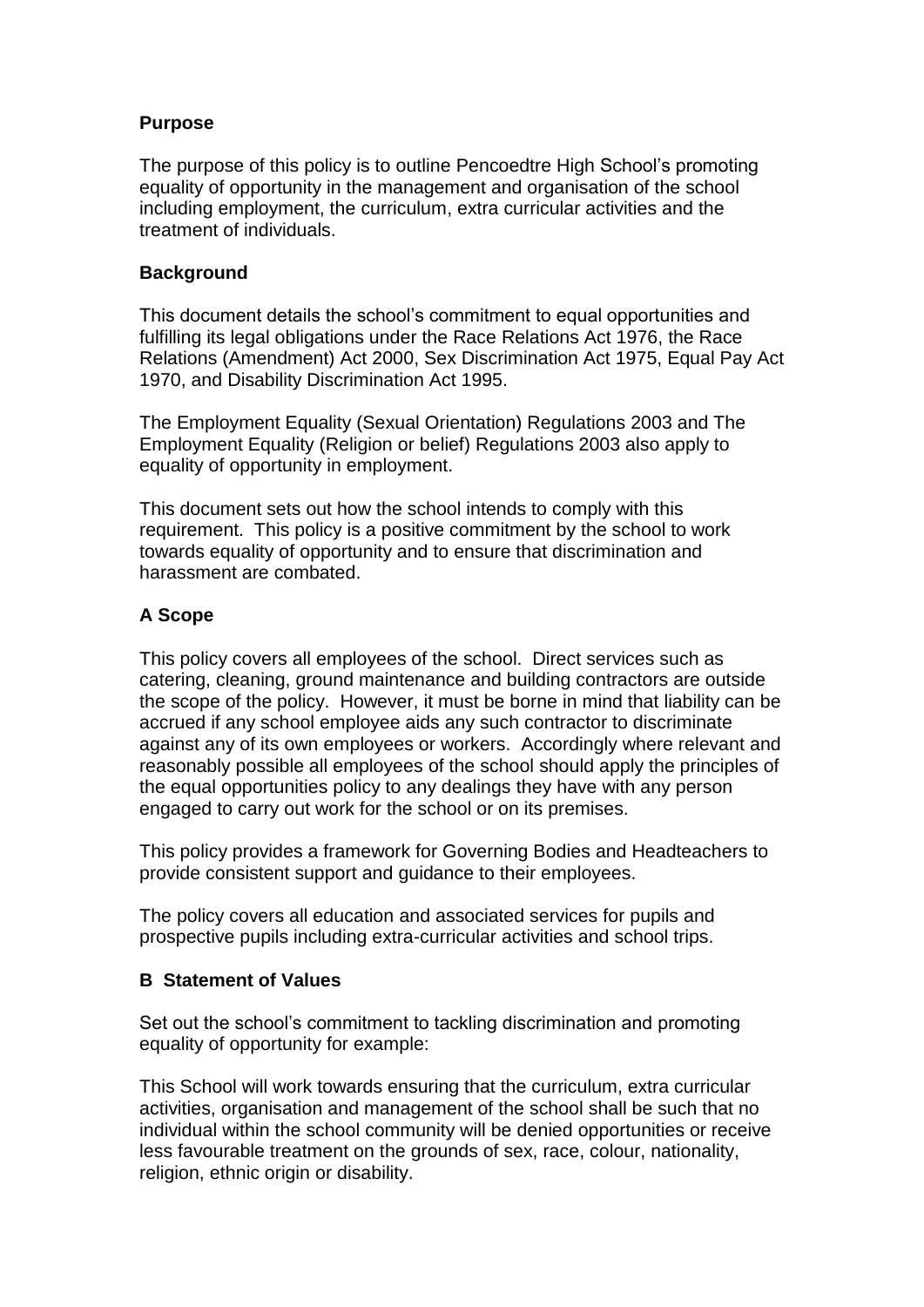This school embraces equality of opportunity in employment irrespective of age, disability, ethnic origin, nationality, gender, marital status, sexuality, culture and religion.

Unfair assumptions, stereotypes, prejudices and discrimination are all unacceptable in the drive towards equalities.

Pencoedtre High School strives to ensure that the culture and ethos of the school are such that, all members of the school community, will be equally valued and treat one another with respect. Everyone should be provided with the opportunity to experience, understand and celebrate diversity.

#### **Principles**

#### **C Promoting Equality of Opportunity in teaching and curriculum**

In order to make the whole curriculum and extra curricular activities (including school trips) accessible for all pupils at the School we shall foster a climate in which equality of opportunity is supported by a policy to which the whole school subscribes and in which positive attitudes to gender, equality, cultural diversity and special needs of all kinds are actively promoted.

Equal Opportunities is about assisting all children/individuals to fulfil their potential. There is a commitment to providing equal opportunities for all pupils and a recognition that preparation for life in a diverse and multicultural society is relevant, thus permeating every aspect of the National Curriculum.

Guidance for Personal and Social Education should enable pupils to:

Recognise and value cultural differences and diversity

Respect others, value their achievements and their uniqueness and recognise the importance of equality of opportunity

Value and celebrate cultural difference and diversity

Value cultural diversity and equal opportunity and respect the dignity of all Be moved by injustice, exploitation and denial of human rights

Understand cultural differences and recognise expressions of prejudice and stereotyping

Value cultural diversity and equal opportunity and respect the dignity of all Recognise and know how to challenge expressions of prejudice and stereotyping.

The School will take account of and challenge attitudes and stereotypes present in society, which consider that some subjects are less or more relevant for one gender than the other gender. The school will also deal explicitly with gender issues including peer pressure and sexual harassment as well as developing personal skills such as co-operation and negotiation and analyse resources for gender bias.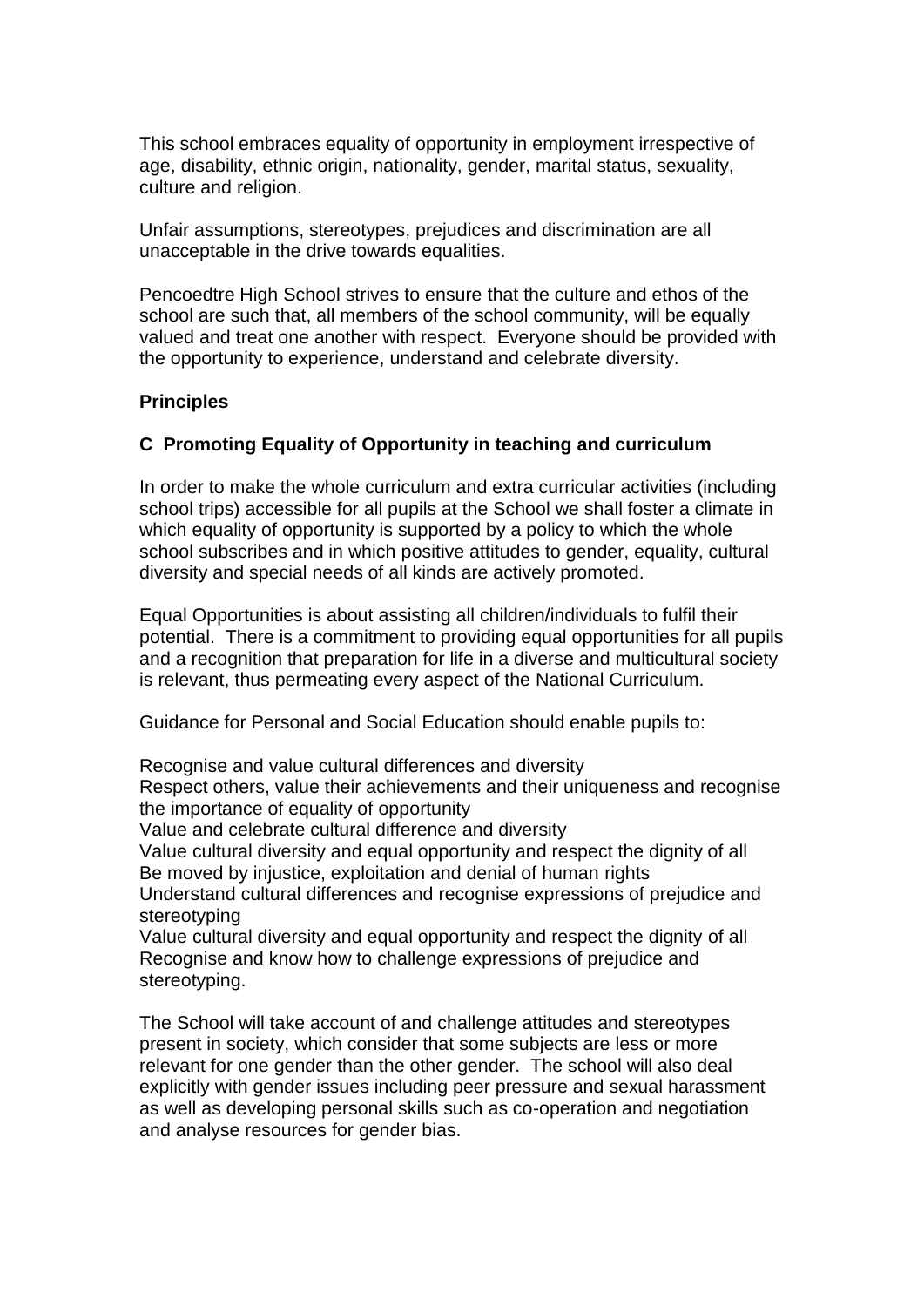For pupils from ethnic minority backgrounds this school recognises that there may be a need for language support in the classroom and also take into account the fact that learning is likely to be influenced by different cultural backgrounds and different experiences. (see also Race Equality Policy).

Introducing multicultural perspectives into the curriculum will be a way of enriching the education of all our pupils. It will give pupils the opportunity to view the world from different standpoints, helping them to question prejudice and open mindedness.

Pencoedtre High School will not treat a pupil less favourably or discriminate against a pupil without justification by refusing admission to her or him to excluding her or him from the school for a reason related to the pupil's disability, race or gender. (Very limited permitted forms of selection may however act as a justification).

# **D Tackling Discrimination**

In this School any form of direct or indirect discrimination (less favourable treatment) on the basis of race, colour, nationality, culture, religion, origin, gender, sexual orientation, or disability (mental or physical) will be unacceptable.

This School is committed to showing respect and appreciation of individuals and to educating and preparing pupils to live in a culturally diverse society. This School is committed to remove unfair stereotypes and/or prejudices and barriers/obstacles to learning.

The following policies have been put in place to tackle discrimination harassment or bullying on the grounds of disability, ethnic origin, nationality, gender, sexuality, culture and religion:

Bullying Policy, Race Equality Scheme, recording racist incidents etc.)

#### **E Employment**

This School will aim to ensure that every job applicant and employee receives equality of opportunity regardless of gender, sexual orientation, marital status, race, religion, colour, nationality, ethnic origin, age or disability and is not disadvantaged by any conditions or requirements which cannot be shown to be justified. Individuals will be selected, promoted and treated in their general employment on the basis of their relevant merits and abilities.

The Equal Pay Act specified that if a woman is employed on work that is either the same or equal to that done by a man in similar employment, the terms of the woman's contract should not be less favourable than those of a man's. Men may also make a complaint under the Act if they have been treated less favourably than a woman doing the same or equal work. Governing bodies will need to take the provisions of the Equal Pay Act into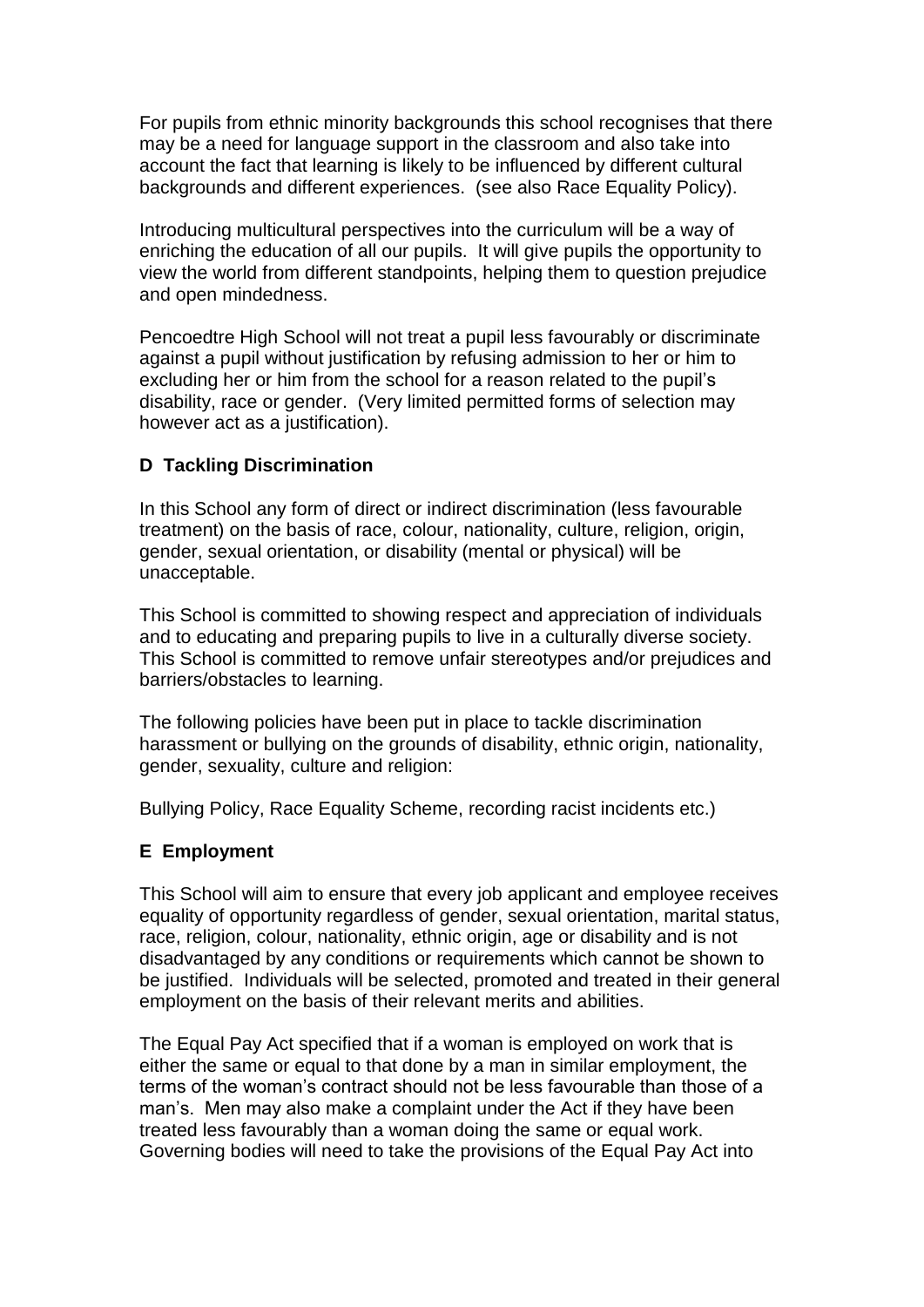account when exercising their powers in respect of the terms and conditions on which staff are to be appointed.

This extends to all school employees and potential employees and school governors.

The governing body will be responsible for defining jobs where there is a genuine occupational qualification or requirement (advice can be provided from the Council's Equality Section where required).

# **F Responsibility**

All employees and members of the school share the responsibility to ensure that the school's equal opportunities policy operates fairly and effectively. However, the major responsibilities are as follows:-

In summary the **Governing Body**;

- Must not unlawfully discriminate on the grounds of age, disability, ethnic origin, colour, nationality, gender, marital status, sexuality, culture and religion
- Must take account of equal pay legislation when implementing the provisions of the School Teachers' Pay and Conditions Document
- Should promote and practice consistent application of the equal opportunities and other relevant equality policies (e.g. Race Equality Scheme, Bullying Policy)
- Should ensure that all individuals with responsibility for staffing issues are fully aware of their responsibilities with regard to equal opportunities

#### In summary the **Headteacher**

- Should abide by the provisions of equality legislation
- Will take, as delegated by the Governing Body, a leading role in the implementation of the Equal Opportunities Policy
- Will promote and put into practice the consistent application of the policy
- Will communicate the School's equal opportunities policy to all teaching and non-teaching staff
- Will ensure that teaching and non-teaching staff receive relevant training where required on equal opportunities legislation and good practice
- In summary all other **teaching staff**
- Should comply with the provisions set out in the School's equal opportunities policy
- Should be diligent when looking out for and dealing with any incidents including harassment and bullying relating to a pupil's disability, ethnic origin, nationality, gender, sexuality, culture or religion (actual or received)
- Show respect and appreciation for pupils and other employees contributing towards a happy and caring environment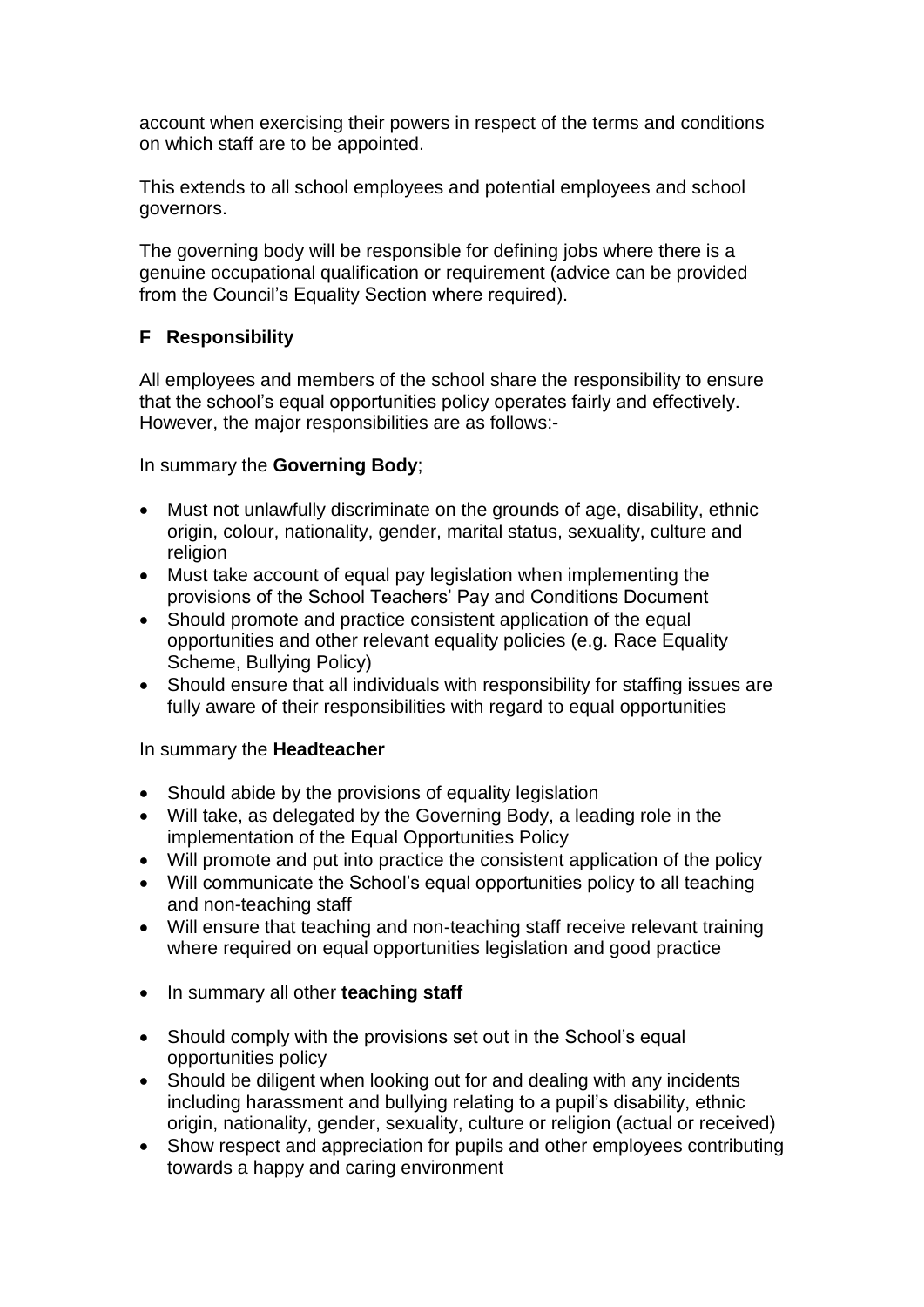• Foster a sympathetic awareness and understanding of cultural diversity

In summary all other **Support Staff**

Should comply with the provisions set out in the School's equal opportunities policy

Should be diligent when looking out for any incidents including harassment and bullying relating to a pupil's disability, ethnic origin, nationality, gender, sexuality, culture or religion (actual or perceived)

Show respect and appreciation for pupils and other employees contributing towards a happy and caring environment

#### **G Breach of the Policy**

Breaches of policy will be dealt with in the same ways that breaches of other school policies are dealt with, e.g. staff disciplinary rules, racial harassment policy (pupil discipline. Any appropriate action will be determined by the headteacher and governing body.

#### **H Resources**

Where possible, with the constraints placed upon it, Governing body will make available any resources appropriate to ensure the full and effective implementation of this policy.

A positive commitment will be made to identifying and resourcing the different needs of pupils/students to enable them to benefit to the fullest extent from the opportunities offered to them.

# **I Publishing the Policy**

Staff will be informed of the Equal Opportunities Policy as part of their induction programme when joining the school.

The policy is available on the school website.

#### **J Equal Opportunities Monitoring**

The School will develop or incorporate equality monitoring into relevant monitoring systems including:

The achievement of all pupils by gender, racial group, disability Recruitment/promotion and training monitoring data for staff by gender, racial group and disability

Analysis of all complaints lodged by pupils or employees based on gender, racial group, disability, sexual orientation or religion.

#### **Date of Next Review**